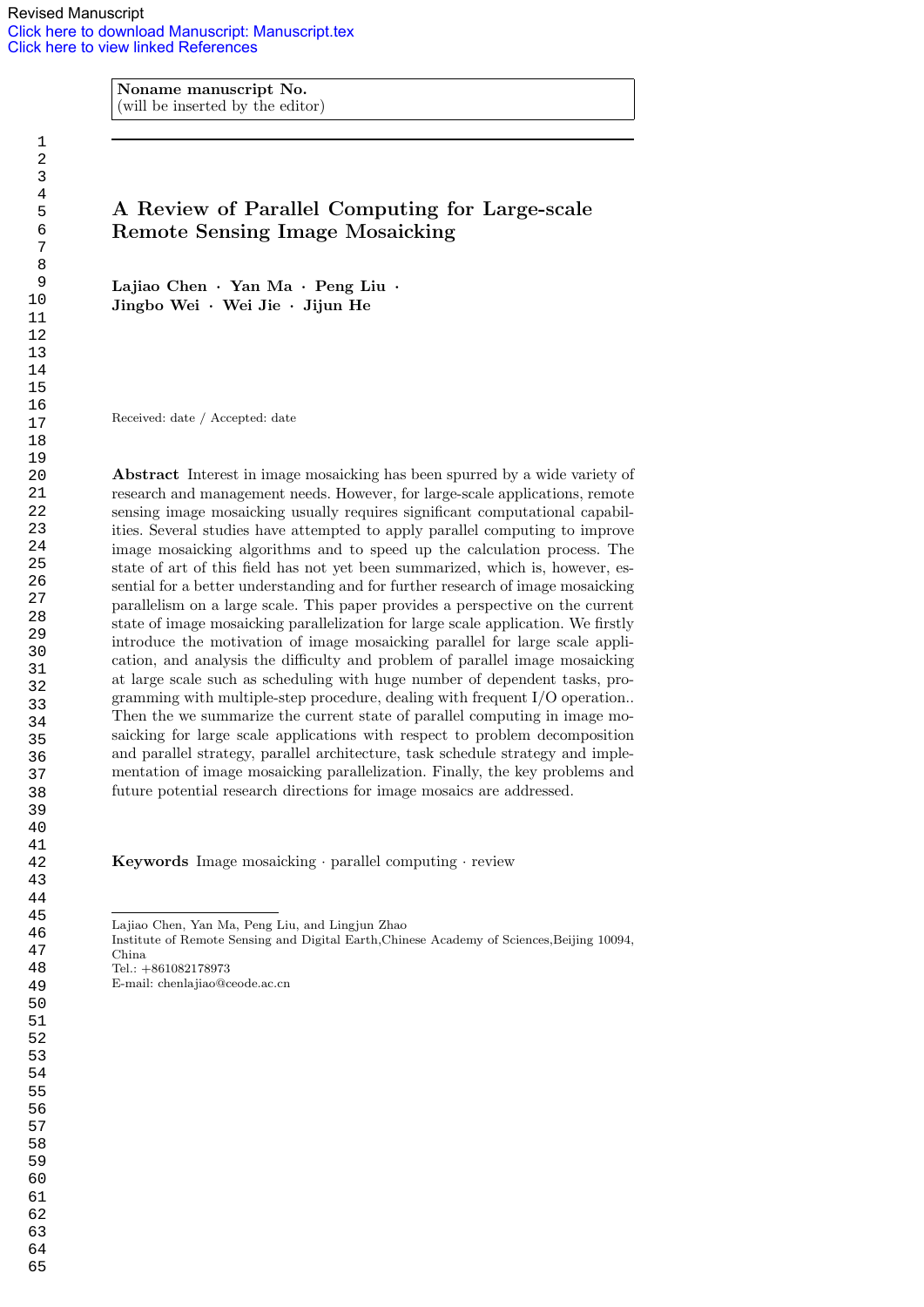### 1 Introduction

Image mosaicking is the process of combining multiple images with overlapping regions into a single seamless composite image [1]. It is an essential task in remote sensing and has been widely used in many fields since a single scene usually cannot cover large spatial extents of interest. In recent years, with our environment undergoing rapid changes, there has been a correspondingly urgent demand for accurate large area information for environmental monitoring, disaster assessment, biodiversity conservation, etc [2-5]. This has highly promoted image mosaicking for large scale applications.

Interest in image mosaicking has been spurred by a wide variety of research and management needs. Since the 1980s, organizations, such as the National Oceanic and Atmospheric Administration (NOAA), the United States Geological Survey (USGS), and international programs such as the International Geosphere Biosphere Programme (IGBP), and the Global Observation of Forest Cover (GOFC), have started activities on large scale image mosaics [6-9]. For example, in 1985, a joint project between the NOAA, the USGS, and the National Remote Sensing Centre (NRSC) of UK completed a NOAA-AVHRR mosaic covering Antarctica [10-11]. The Global Rain Forest Mapping (GRFM), an international endeavor led by the National Space Development Agency of Japan (NASDA), aimed to produce semi-continental, 100m resolution, image mosaic over the tropical belt on the Earth [12]. In addition, the need for realtime information for environmental management is an essential motivation for large-scale image mosaicking. In some circumstance such as large-scale flood prediction and management, how to provide real time and accurate information is urgently needed.

However, for large-scale applications, remote sensing image mosaicking usually requires significant computational capabilities. This is due to the fact that for large scale applications, remote sensing image mosaicking is not only a data-intensive task but also a computation-intensive task. The computation problem of sequential image mosaicking for large scale application has merged as the one of the urgent problem. Several studies have sated the huge computational requirements of large-scale image mosaics. Roseqvist et al [12] stated that, in the GRFM project, the image mosaicking of Africa which involed 3600 senses of images required some 20 hours of computation time. Shusun et al [13] find out that the correction of a 100-m SAR image took 30 minutes using a SPARC1k workstation at the ASF Interactive Image Analysis System (IIAS) Laboratory. Such a processing speed is too slow to generate a mosaic of the state of Alaska dealing with about 800 images. In this regard, the traditional sequential computation techniques can hardly meet the requirements of large-scale image mosaicking applications. Therefore, it is essential to apply the HPC techniques such as parallel computing to assist speed up computation of image mosaicking.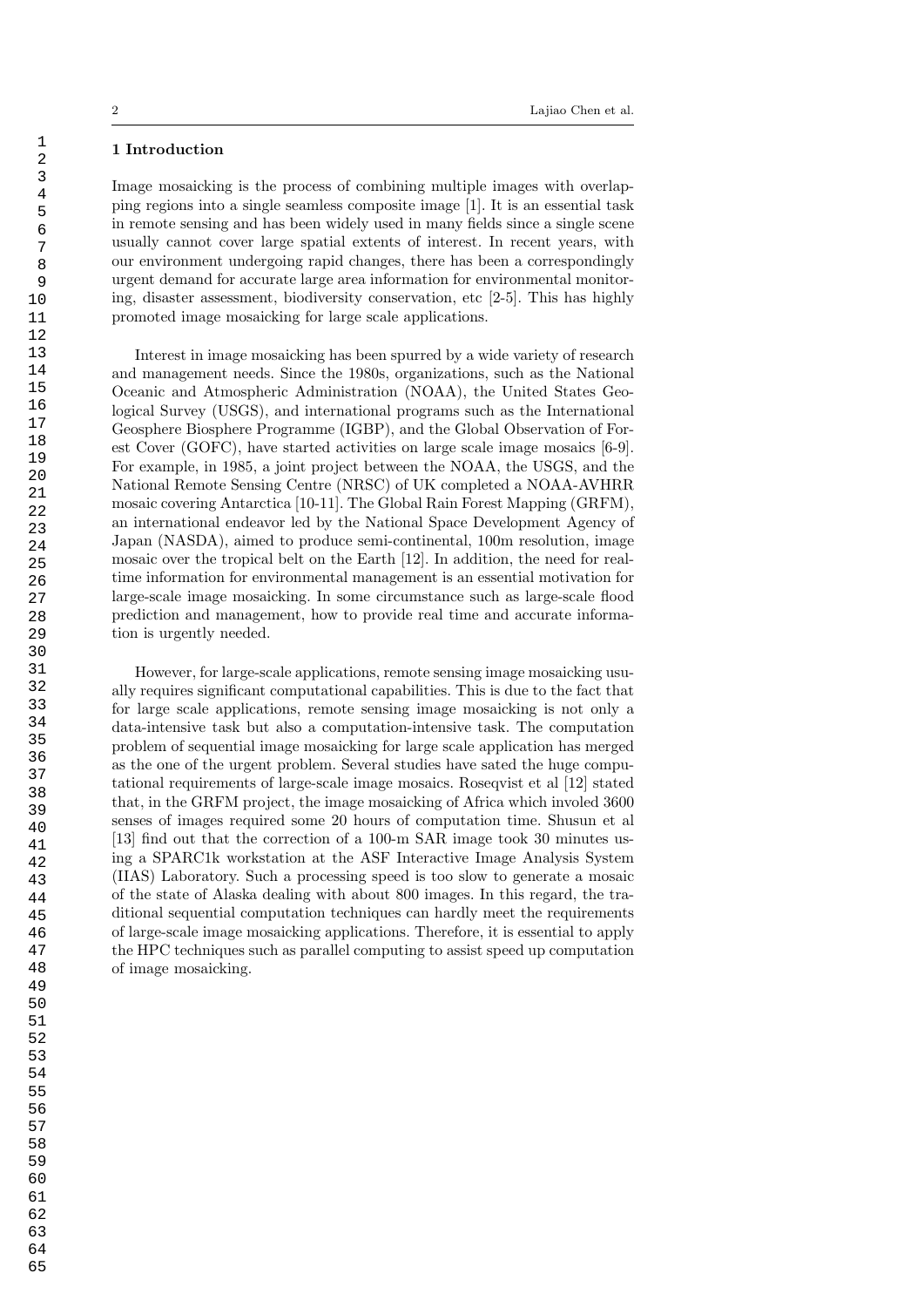| Product                             | Geographic scale | Dataset    | Resolution (m) | Count of images | Project                  |
|-------------------------------------|------------------|------------|----------------|-----------------|--------------------------|
| North America                       | Regional         | TM and ETM | 30             | 2100            | <b>LEDAPS</b>            |
| Alaska                              | Regional         | ERS-1 SAR  | 100            | 800             | $\overline{\phantom{a}}$ |
| Canada.                             | National         | AVHRR.     | 1000           | 800             | <b>CCRS</b>              |
| China                               | National         | Beijing-1  | 32             | 1000            | $\overline{\phantom{a}}$ |
| China                               | National         | CEBERS-2   | 19.5           | 1300            | $\overline{\phantom{a}}$ |
| Antarctica                          | Continental      | TМ         | 30             | 1100            | USGS                     |
| Equatorial Africa                   | Continental      | JERS-1 SAR | 100            | 3600            | <b>GRFM</b>              |
| South and Central America           | Continental      | JERS-1 SAR | 100            | 5000            | <b>GRFM</b>              |
| South-East Asia and North Australia | Continental      | JERS-1 SAR | 100            | 4300            | <b>GRFM</b>              |

Table 1 Typical large-scale applications of image mosaicking

To address the problems of huge computation demand with its complicated algorithms and massive date amounts, High Performance Computing (HPC) such as parallel computing has been considered to be an effective solution. Several studies have attempted to apply parallel computing to improve image mosaicking algorithms and to speed up the calculation process. Despite these research, there still remain a number of challenges with respect to how to handle huge number of images, how to implement the processing tasks with complicate denpendency, how to conduct the parallel programming with easy logic, and so on. To date, the state-of-art of this field has not yet been summarized, which is, however, essential for a better understanding and for further research of image mosaics on a large scale.

The purpose of this paper is to present the current sate of parallel computing for large-scale remote sensing image mosaicking. We firstly present the multiple-stage procedure of image mosaicking and then illustrate the motivation of image mosaicking for large scale application. Then the we summarize the current state of parallel computing in image mosaicking for large scale applications. Finally, the key problems and future potential research directions and visions for image mosaics are addressed.

### 2 Motivation of image mosaicking parallelism

Motivated by global change, organizations, such as NOAA and USGS, and international programs such as IGBP and GOFC, have launched many activities with large scale image mosaicking. A growing number of projects and studies are focusing on large scale image mosaics. The image mosaicking for large scale in recent years are summarized in Table 1.

### 2.1 Regional scale applications

Regional image mosaics are increasingly being developed recently to meet national monitoring and reporting needs. Now that Landsat is available, it has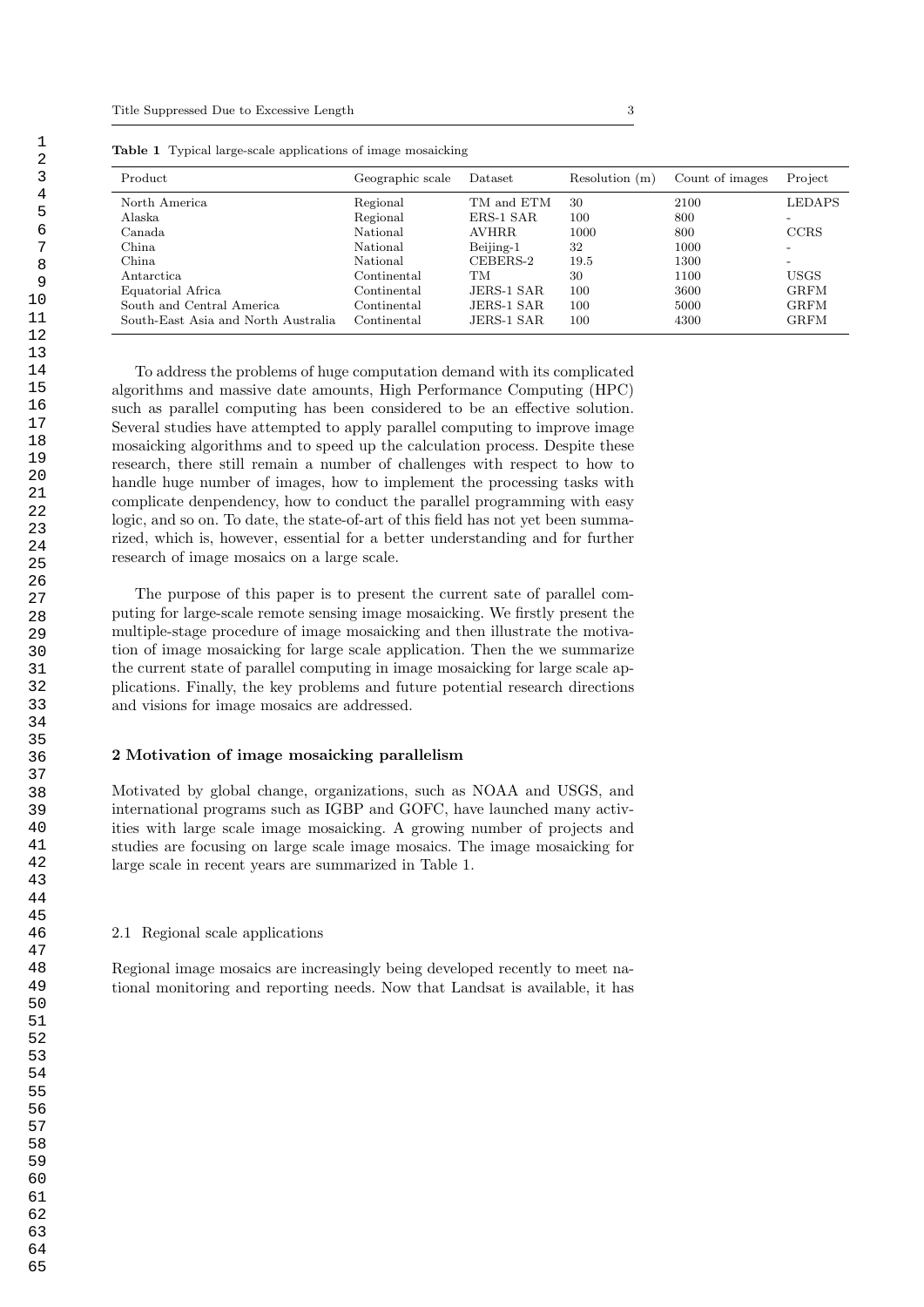been widely used to construct regional scale images [14-16]. Large volumes of image mosaics were constructed using Landsat Data [17-19]. For example, Landsat Ecosystem Disturbance Adaptive Processing System (LEDAPS), processed over 2 100 TM and ETM+ acquisitions to provide wall-to-wall surface reflectance coverage for North America for the 1990s and 2000s [19]. Recently, SAR data have been widely used to generate medium-resolution radar mosaics. For example, Shusun [13] generated a terrain-corrected SAR mosaic of Alaska using 800 ERS-1 SAR images from 1992 to 1993.

### 2.2 National scale applications

On national scale, merging images is keenly needed for national environmental policy design. In United States, attentions have intensively been paid to the national land cover image mosaicking using Landsat data [20-22]. In Canada, a Canada-wide mosaic was conducted using using 800 NOAA/AVHRR daily mosaics [23]. They are the first composite AVHRR scenes acquired over Canada on a given day. In China, attempts have been made to conduct national images based on satellite data, such as CBERS-1 (China-Brazil Earth Resources Satellite) and Beijing-1 [24-25]. For example, Wang et al. [25] composited a China-wide mosaic map based on a Beijing-1 small satellite, which is in current operation, and which will be used in the many fields of national environment conservation.

### 2.3 Continental or global scale applications

On Continental-scale, the Antarctic has been a hot spot for image mosaicking applications, fueled by the desire to reveal its unknown features [26-27]. In 1985, a joint project of NOAA, USGS, and National Remote Sensing Centre of UK (NRSC, UK) completed a mosaic covering Antarctica [10, 29]. A total of 28 three-band AVHRR scenes were used in this project, and a provisional mosaic image of Antarctica was produced with a resolution of 1 km and a scale of 1: 5 000 000. In 1997, Radarsat-1 SAR data was used to create the first high-resolution (25 m) radar image mosaic of the continent [30]. More recently, Scambos et al. [31] presented digital image mosaics for the Antarctic continent and its surrounding islands, assembled from 260 Moderate Resolution Imaging Spectroradiometer (MODIS) images. Bindschadler et al. [32] generated a Landsat mosaic of Antarctica from nearly 1100 Landsat ETM+ austral summer acquisitions, which provides the first true-color, high-spatialresolution images of the continent.

Despite Antarctic, image mosaics for other continents are also promoted in recent years. In 2001, a cloud-free mosaic of Australian continent was assembled using images from the Along Track Scanning Radiometer (ATSR-2) onboard the European Remote Sensing satellite (ERS-2) with a spatial resolution of 1 km [33]. The image is 5001 pixels 4001 pixels in size. The GRFM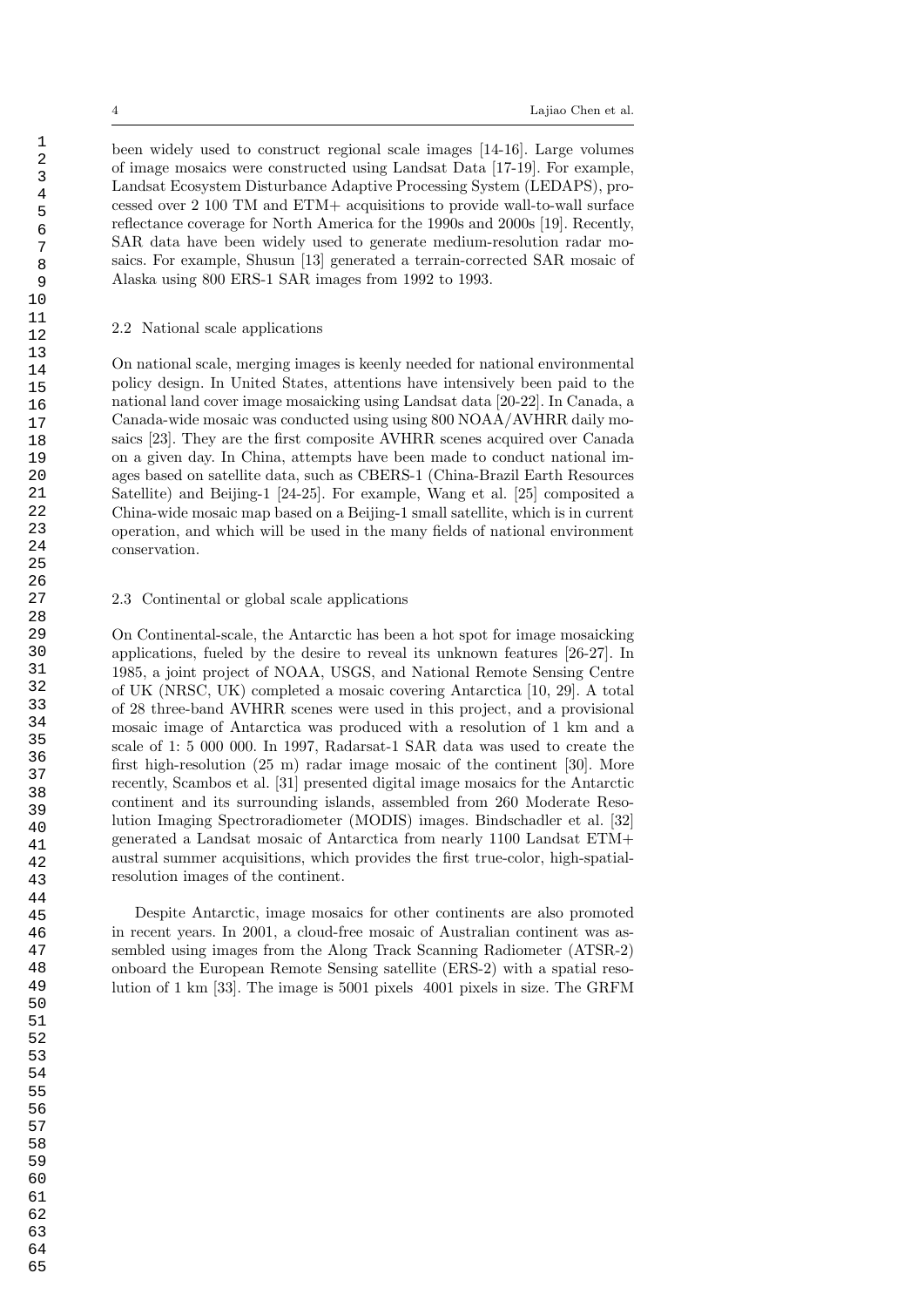African mosaic was assembled at the JRC [34] in the framework of the JAXA GRFM project. It covers the central part of the African continent. Since global scale maps are important information sources for global change research, they have received particular attention in recent years [12, 36-37]. For example, the Global Land Survey project is now makingefforts to create a global-scale DEM (GLSDEM) [38]. Once the problems of data acquisition and computational efficiency have been overcome, there will be an increasing number of global-scale mosaickingimages developed for planetaryenvironmental change research.

The computation problem of sequential image mosaicking for large scale application has merged as the one of the urgent problem. Several studies have sated the huge computational requirements of large-scale image mosaics. Shusun et al [13] find out that the correction of a 100-m SAR image took 30 minutes using a SPARC1k workstation at the ASF Interactive Image Analysis System (IIAS) Laboratory. Such a processing speed is too slow to generate a mosaic of the state of Alaska dealing with about 800 images. Roseqvist et al [12] stated that, in the GRFM project, the image mosaicking of Africa which involed 3600 senses of images required some 20 hours of computation time. In this regard, the traditional sequential computation techniques can hardly meet the requirements of large-scale image mosaicking applications. Therefore, it is essential to apply the HPC techniques such as parallel computing to assist speed up computation of image mosaicking.

# 3 Difficulty of image mosaicking parallelism for large scale applications

3.1 Difficulty in dealing with huge number of dependent tasks

For large scale application, image mosaicking has to deal with extremely huge number of images, especially on continental or global scale. With the resolution of the image increasing, the number of images to cover the whole area increase dramatically. For example, the GRFM project conducted many image mosaicking in Continental scale, such as north America, Africa. For the case of Africa (excluding Madagascar which is treated separately), the image mosaicking involves some 3600 scenes, resulting in a normal equation matrix larger than 10 000 lines by 10 000 columns [12], which requires some 20 hours of computation time. Several studies have sated the huge computational requirements of large-scale image mosaics. Shusun et al [13] find out that the correction of a 100-m SAR image took 30 minutes using a SPARC1k workstation at the ASF Interactive Image Analysis System (IIAS) Laboratory. Such a processing speed is too slow to generate a mosaic of the state of Alaska dealing with about 800 images. Roseqvist et al [12] stated that, in the GRFM project, the image mosaicking of Africa which involed 3600 senses of images required some 20 hours of computation time. Such large numbers of RS images make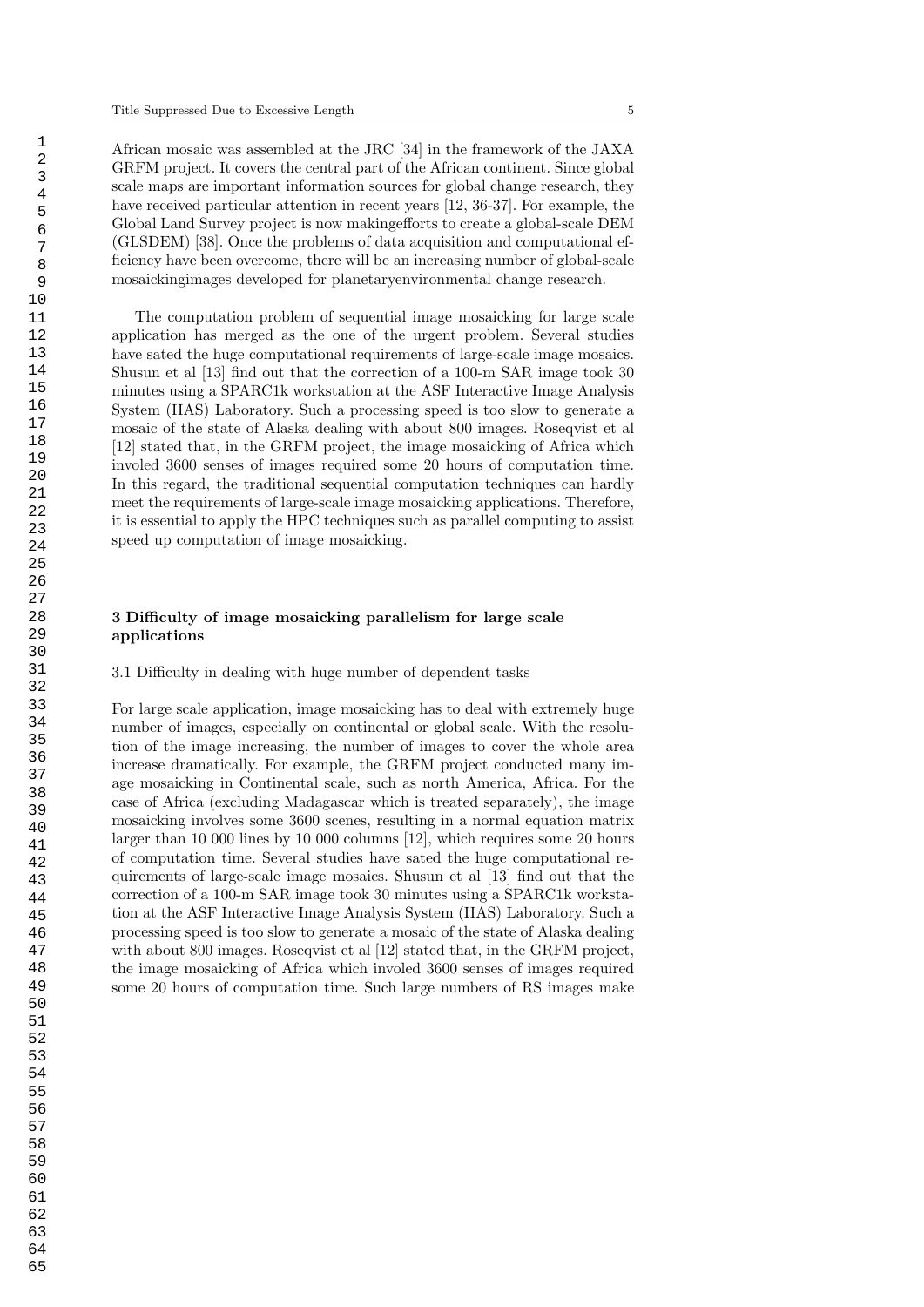

Fig. 1 Image dependency of mosaicking with different algorithm

the traditional mosaic on basis of scene-by-scene no longer inapplicable on parallel system due to the intolerable time consumption and inevitable poor scalability with increasing processors.

Image mosaicking has to deal with georeferenced RS images that have overlapping regions. One image have to operated with the adjacent images with respect to image registration, seamline detection, image blending. Fig.2 shows the different image dependent relationship and processing execution order by different mosaicking algorithm. For example, in Fig.1(a), Image 3 can be processed only Image 1 and Image 2 have finished while Image 4 can only be processed when Image 3 has been processed.

Such interdependency among huge number of RS images give rise to the complexities of image mosaicking parallelism. Firstly, due to the adjacent relationships among images and their determined processing order, the task partition need be conducted recursively according to the intricate adjacent relationships among images. As a result, the task partition becomes a problem of properly representing large scale mosaicking in the form of data-driven task graph (DAG) which consists of a large collection of interdependent tasks. Secondly, the interdependency among huge number of RS images give rise to the complexities of image mosaicking parallelism. How to arrange such a huge number of tasks into an efficient processing order so as to gain low completion time becomes a challenge for image mosaicking parallelism.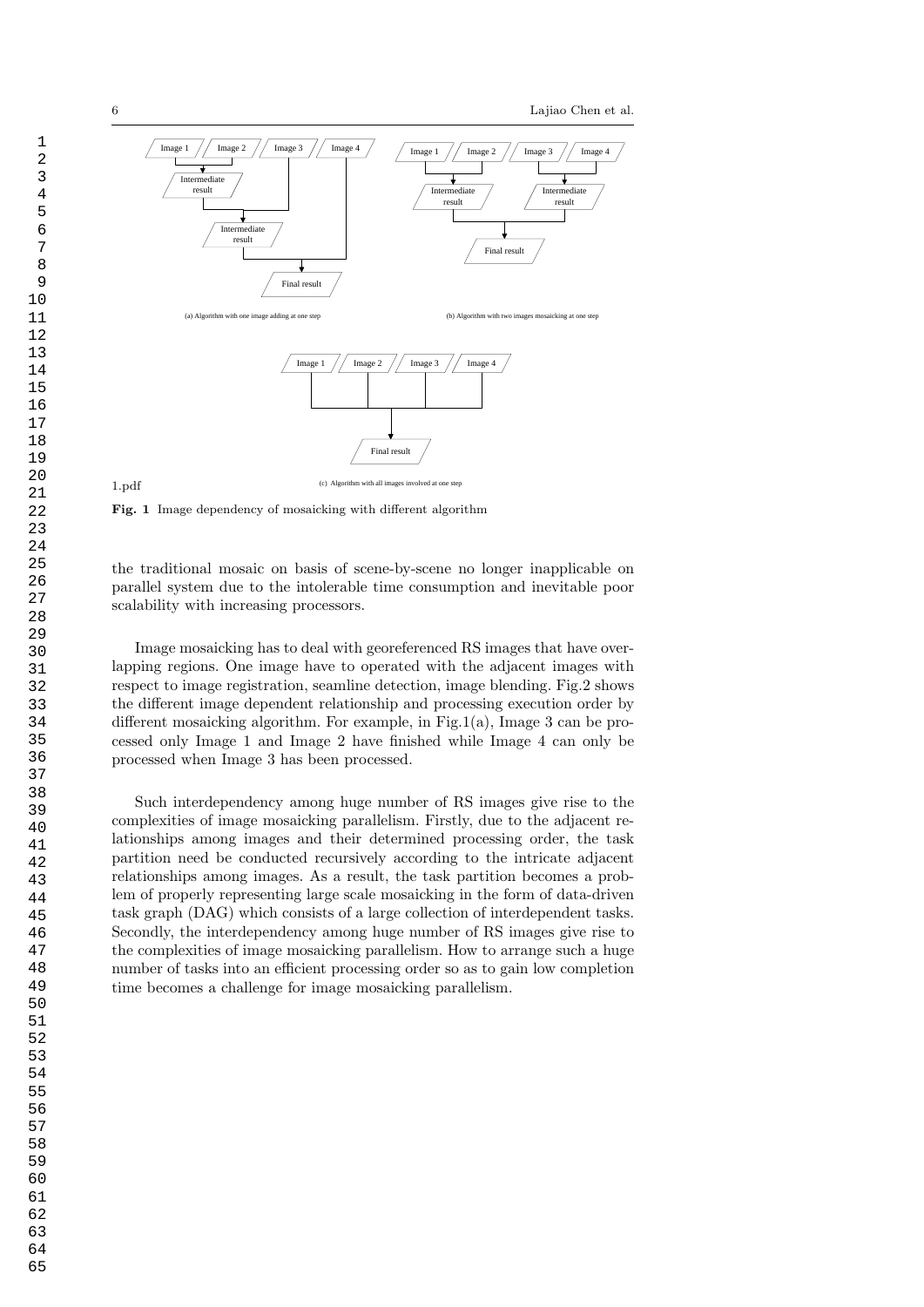### 3.2 Difficulty in programming with multiple-step procedure

Image mosaicking is a complex multi-stage processing procedure, which mainly consists of five computational processing performed in order (Fig.2): 1) Image preprocessing: Image preprocessing commonly includes geometric rectification and projection uniformity, assuring input images to a common spatial scale, coordinate system, and projection. 2) Image registration: Registration is applied for automatic control point abstraction and geometric transformation between a pair of images with overlapping region. 3)Image matching: Image matching is applied to reduce the radiometric differences among images that are shot at the same time with different equipment, or at a different time with the same equipment. 4) Seam line detection and image blending: Seam line detection together with blending is employed for eliminating the artificial edges in the overlapping region introduced by the radiometric discontinuous between images.

With the complex and intensive interaction among images, it seriously increase the difficulty of parallel implementation. The tasks need to be executed with an order constraint. In such circumstance, some certain tasks have to wait for the up-stage tasks to be available. For example, the task of image blending have to wait for the task of seam line detection to be finished. This would subsequently lead to frequent and trivial process synchronization and data communication. Thus, it gives rise to high complexity for parallel programme based on traditional parallel computational mode such as open multi-processing (OpenMP) or message-passing programming model (MPI). The programming has to concern frequent and trivial communication among processes which makes the program instable and low efficient. Therefore, further studies should be undertaken to develop a parallel computing approach, which can effectively organise huge amounts of images with easy logic control and parallel programming.

### 3.3 Difficulty in dealing with frequent I/O operation

Image mosaicking for large scale area has to deal with frequent image loading and exporting massive dataset, which will introduce intensive data I/O operations and also undesirable I/O overhead. In this case, the data processing has to wait a plenty of CPU cycles for data accessing which will introduce intensive I/O operations and undesirable I/O overhead. The I/O operation may be a considerable constrain of mosaicking parallelism as it is time consuming and may cause system collapse if it has not been properly operated. Despite several studies have considered parallel I/O such as by using parallel filesystem, most of the existing studies have not fully considered parallel I/O. In the future work, more attention should be paid to the parallel I/O operation.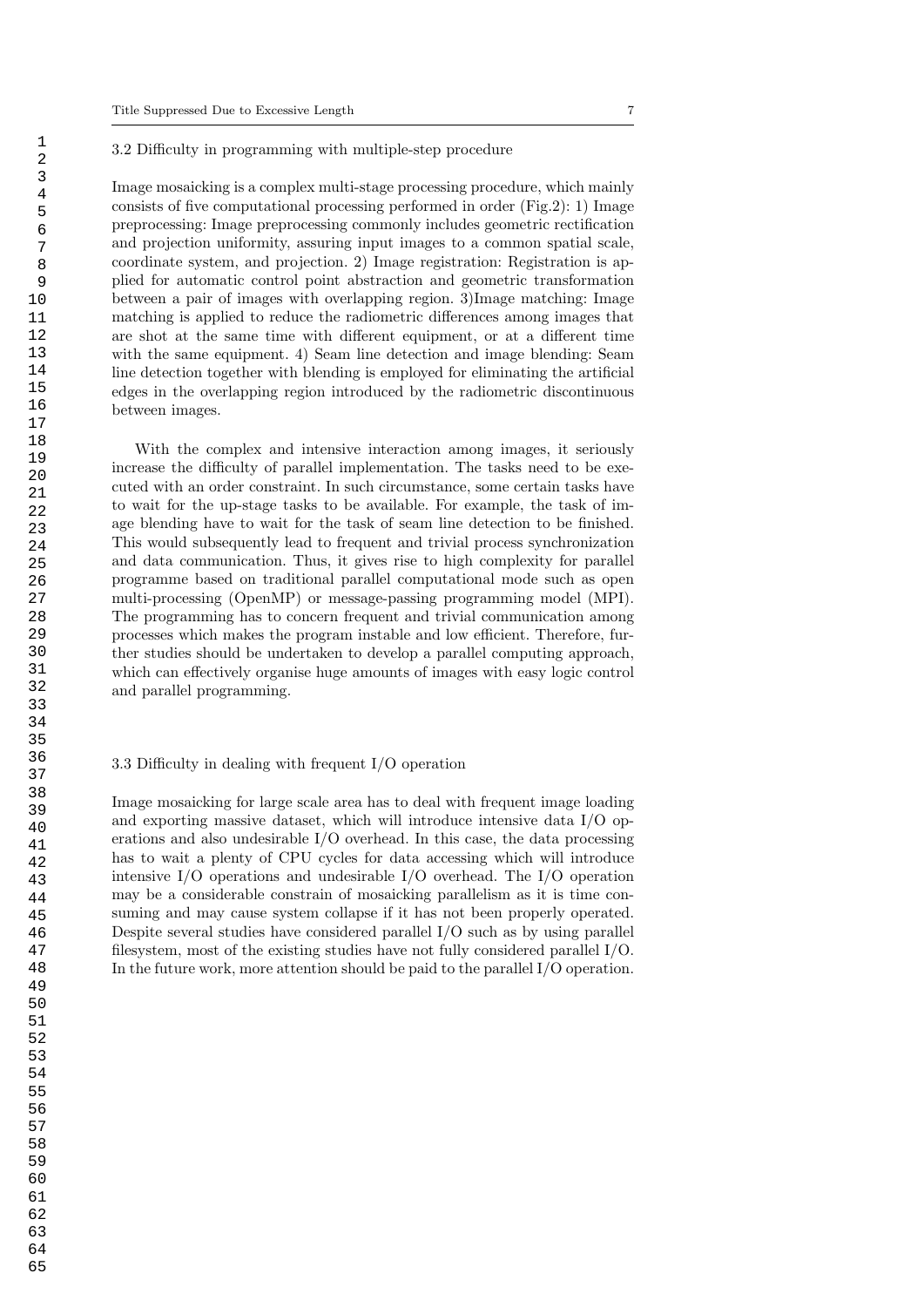

Fig. 2 Multiple-stage procedure of image mosaicking

### 4 Existing research on parallelization of image mosaicking

Though great efforts have been paid to RS image parallel processing[39-42], parallelization of image mosaicking is rarely pay attention to and only a handful of related research have attempted to apply parallel computing to speed up the processing of image mosaicking [43-49].

### 4.1 Problem decomposition and parallel strategy

Problem decomposition is the base of image mosaicking parallelization. Data decomposition and function decomposition are two general approaches to problem decomposition for the distribution of tasks between multiple processors. Due to the fact that image mosaicking algorithm involves of huge volume of images and each images have the same calculation procedure, the images for mosaicking can be partitioned into pieces and distributed to a separate processor. According to the independent relationship of images in mosaic processing, the steps of mosaicking processing can summarized into two type: independent procedure such image preprocessing and neighbourhood-dependent procedure such as image registration. For the independent processing, each image are calculated independently without connection with each other, all of these images can calculated simultaneously. For the neighbourhood-dependent procedure, therefore, the images without overlap area can be calculated simultaneously. With the image dependent and procedure constrain, the difficult of neighbourhood-dependent procedure parallelization is how to partition the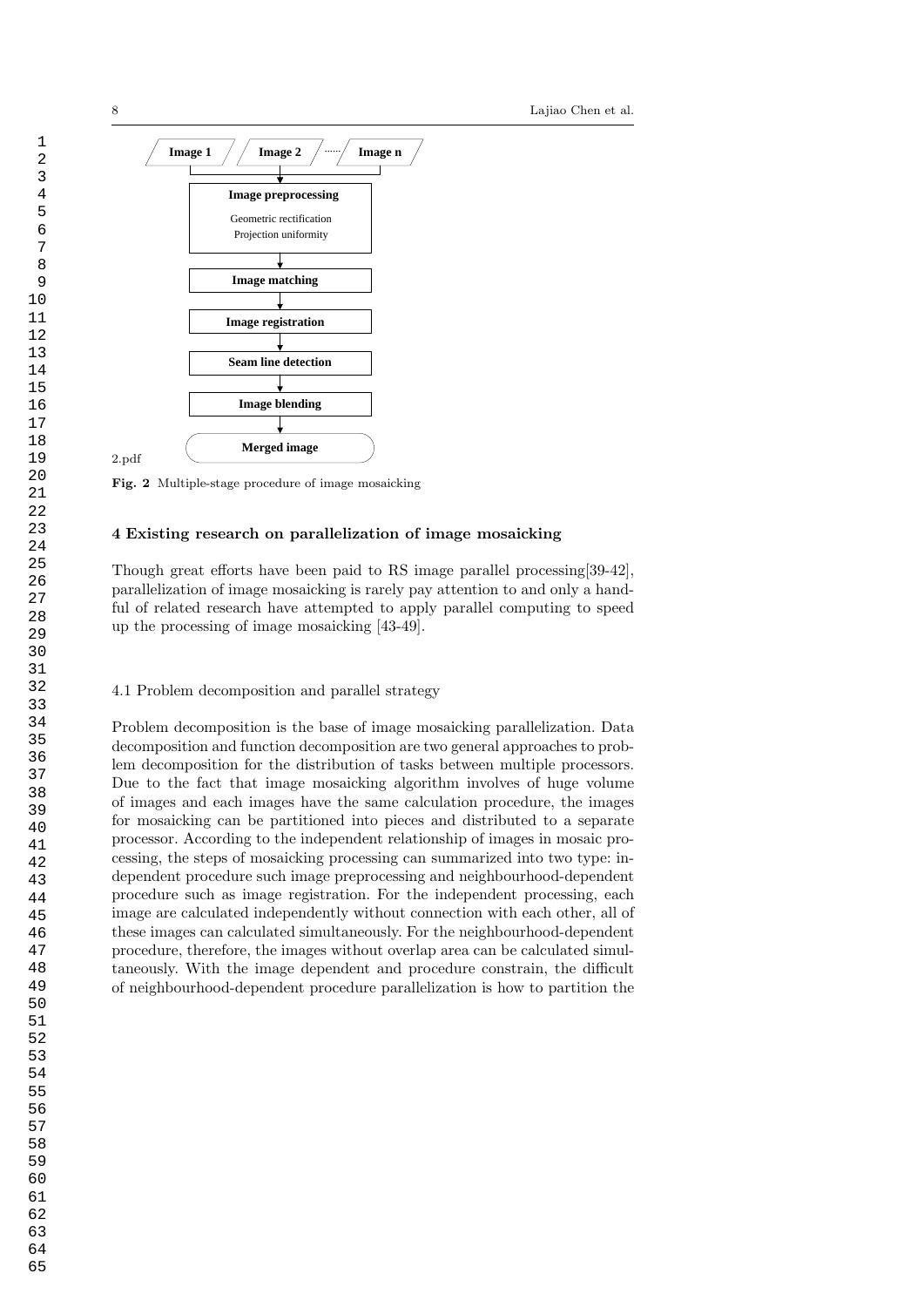

Fig. 3 Data decomposition with tracing to original images

images into pieces with minimum interaction and load balancing.

### 4.1.1 Data decomposition ignoring image dependency

In this type, images are simply partitioned with given scope and the data blocks are then distributed to different computation node for calculation. The partition grain is usually coarse in size. Communication among the data block is not fairly considered in this data partition scheme which will decrease parallel efficiency [43-46].

For example, An et al [43] proposed a data decomposition scheme which partition the images according to the spatial scope final mosaicking image Fig.3. This method firstly divides the final spatial scope of the mosaic into grids with same size (red square in Fig. 3) and the original images involved in each grid (black rectangles with serial number) are traced according to their geographic coordinate. Those images related to one grid are treated as one data block and each data block can be processed simultaneously. As shown in Fig.3, Image  $(1)$ ,  $(2),(3)$ ,  $(4),(5)$  related to Grid  $(a)$  are treated as one data chunk while Image  $(4)$ ,  $(5)$ ,  $(6)$ ,  $(7)$ ,  $(8)$ ,  $(9)$  related to Grid (b) are treated as another data chunk. Due to the variation of overlapped area among the images, the grid with same size may involved with different amount of images. Take Fig.3 for example, Grid (a) involves 5 images while Grid (b) involves 6 images. Therefore, to avoid load unbalance and reduce calculation waiting time, a appreciated task schedule strategy is needed.

Hu et al [44] proposed a vertical partition strategy for parallel of a PCI image fusion algorithm. In this approach, image are partitioned with a vertical partition strategy, and each data block are in same size. The number of the data block is determined by the number of computation notes so each computation node can handle with one data block. Though the images are partitioned into same size of block, it still will cause load unbalance as the same-size data blocks may demand different calculation time due to the different overlapping areas. In addition, this partition will bring frequent communication among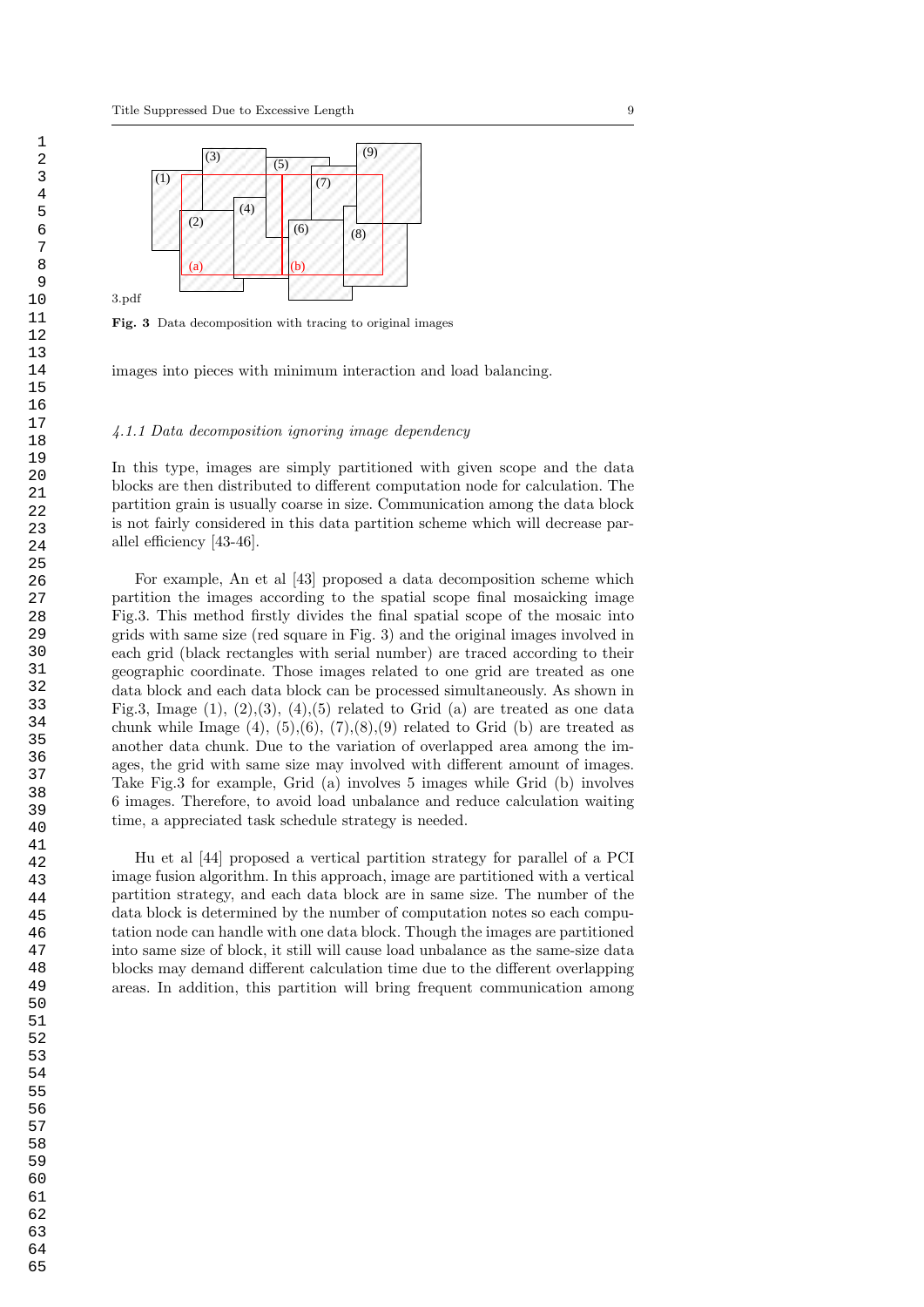

Fig. 4 Data decomposition with overlapped partition

data blocks leading to very complicated control logic, poor stability and extensibility of parallel computing.

### 4.1.2 Data decomposition considering image dependency

In this kind of data decomposition, images are firstly partition into same blocks and in each block images are further partitioned into groups according to their overlapping relationship. In such a way, tasks are partitioned into sub-image scale which can highly promote the parallel. With respect to different image mosaicking algorithm, different fine-grain data decomposition strategy are proposed.

Wang et al. [48] proposed a fine-grain data decomposition scheme based on the overlapped area of images (Fig.4). This strategy firstly partitions all of image pair with overlapped area and each image pair without dependency can be processed simultaneously. The overlapped area of every image-couple are further subdivided into data blocks with same size, and each chunk is distributed into separate processor for calculation.

Ma et al [49] developed data partition scheme based on the top-down task partition approach which recursively partitions the image mosaicking into independent tasks until the tasks can not be divided (Fig. 5). An adjacent table is used to represent the adjacent relation among images. The overlapped region of each image pair is also subdivided into pieces for calculation similar to the Wang et al's method. Though this kind of partition can gain a fairly fine parallel grain, it may introduce huge communication overhead among data blocks. Therefore, it is a severe challenge to well organise and schedule these tasks.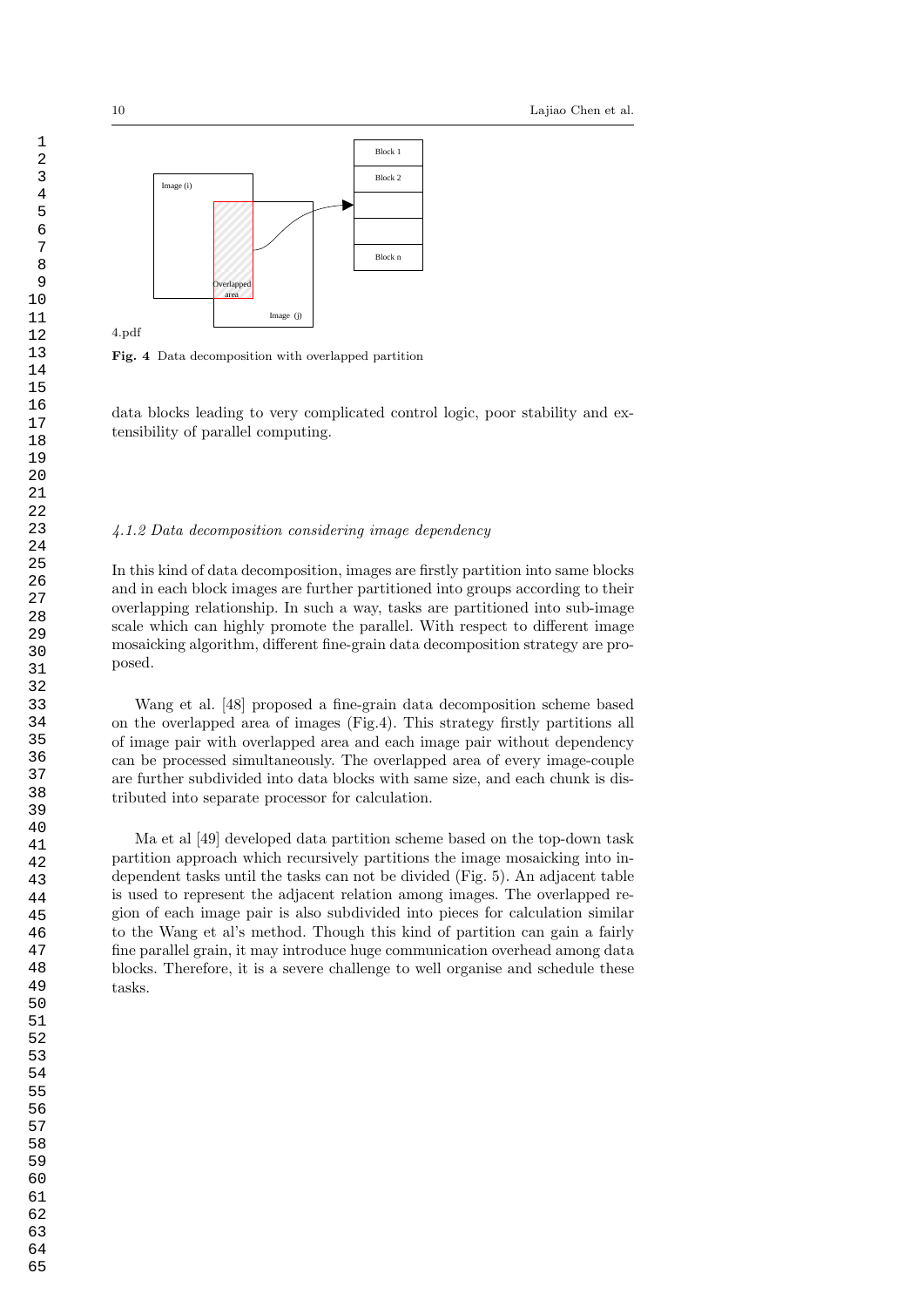

Fig. 5 Data partition with top-down strategy

### 4.2 Architecture of image mosaicking parallelization

According to the characteristic of the data decomposition scheme, the architecture of image mosaicking parallelization varies. The following text introduce the main architectures that are adopted.

### 4.2.1 Master-slave parallel structure

Nearly all of the existing studies use the master-slave parallel structure for image mosaicking parallelization [42-49]. This is due to the fact that image mosaicking is a multiple-stage process with some of the procedure are global dependent which can not be processed parallelled. Therefore, a master node is needed to gather intermediate results and proceed to sequential computation. Fig. 6 illustrates the processing of image mosaicking with master-slave structure. A master node is responsible for data partition, data allocation, sequential procedures computation, etc, while the slave nodes follows a multi-stage processing procedure which can be parallel computed. There is no communication and interaction among slave nodes.

# 4.2.2 Parallel I/O structure

Though I/O overhead is one of the big problem of parallel image mosaicking, only a very limited studies have tried to solve the problem of intensive I/O operations and undesirable I/O overhead. Wang et al [48] design the pipeline among data reading, data processing, data-stage out. Three threads are responsible for the operation: I/O reading thread which is to get block area in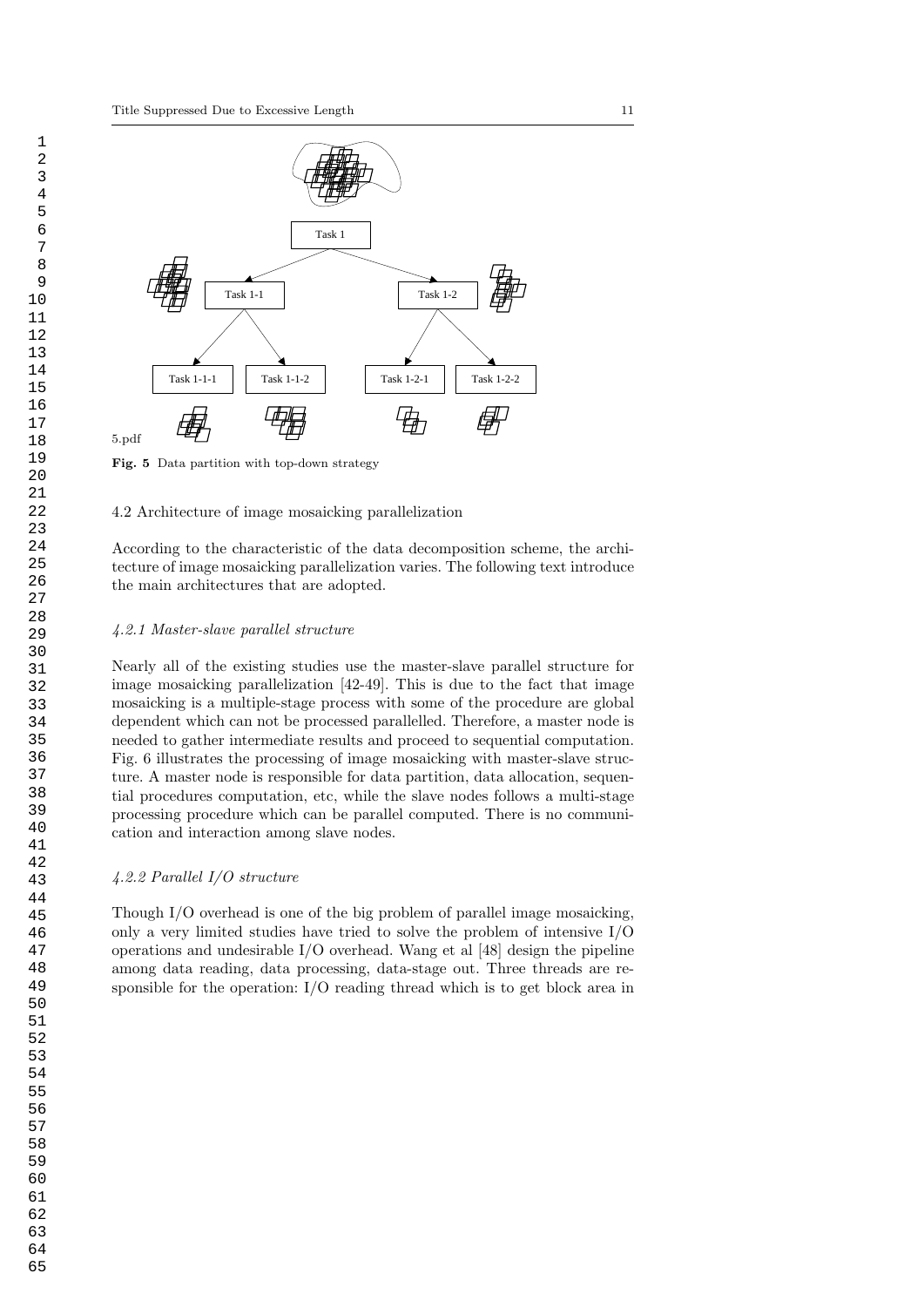

Fig. 6 Processing of image mosaicking with master-slave structure



Fig. 7 Processing of image mosaicking with master-slave structure

input image, the next block and then read the data in that block area, the block processing thread which performs image mosaicking for current block, I/O write thread which write the result data of previous block. Ma et al [49] adopted a SAN storage system equipped with high performance parallel file system Lustre to handle fast image data staging in and out among tasks. This SAN storage is fully connected with all computation resource.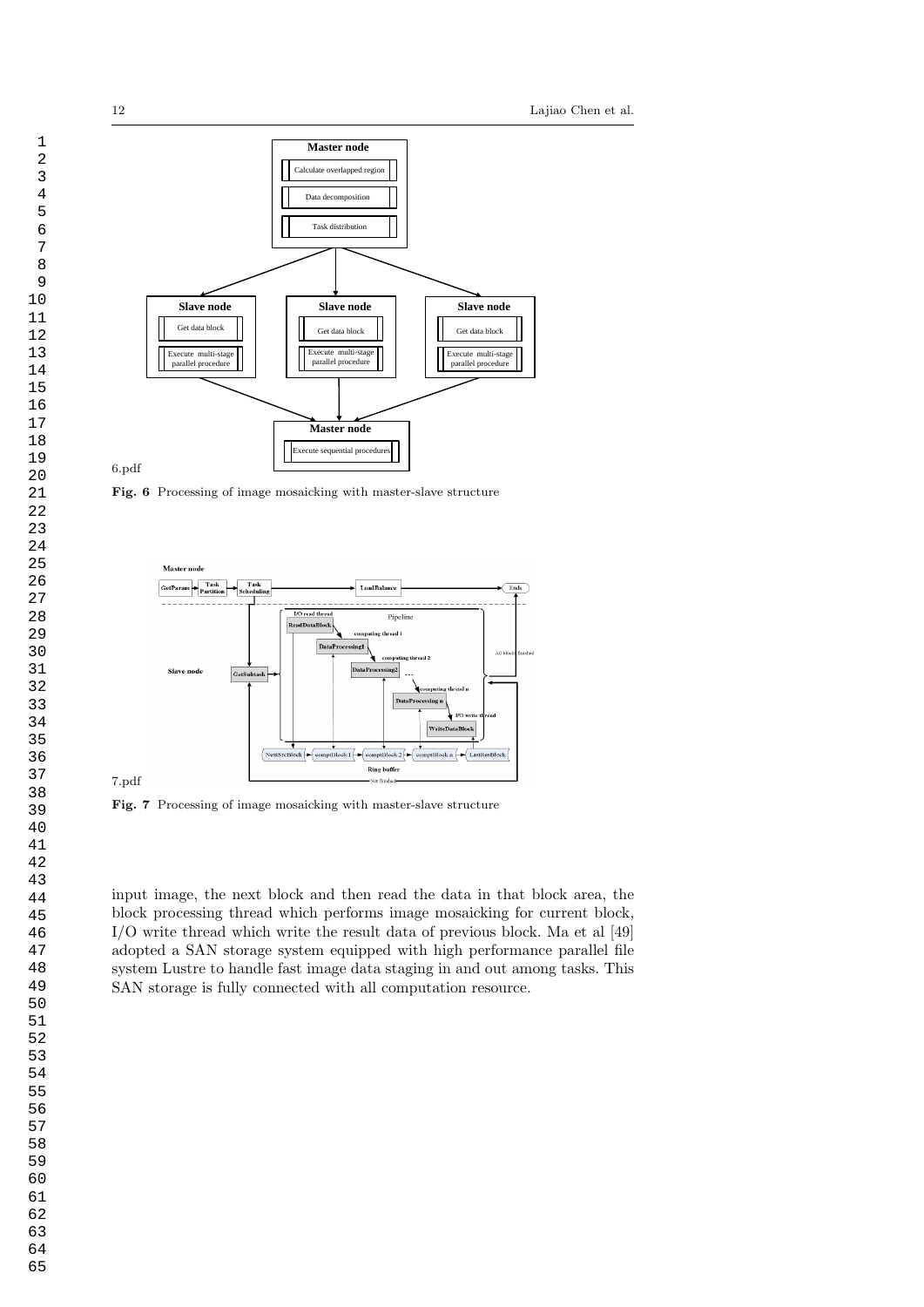### 4.3 Task schedule strategy of image mosaicking parallelization

With respect to the characteristic of task scheduling scheme, the existing parallelization image mosaicking can be summarized into three types: parallelization with prescribed task distribution without scheduling, parallelization with static task scheduling strategy, parallelization with dynamic task scheduling strategy.

### 4.3.1 Parallelization with prescribed task distribution without scheduling

In this type, images are partitioned into blocks using coarse-grained data decomposition with prescribed scope stated in 4.1.1. The number of the data block are determined by the number of computation nodes [44][46-47]. For example, in Hu et al.[44]'s work, images are partitioned with a vertical partition strategy and each data blocks are distributed to computation node for calculation. Despite of the simplicity of this kind of strategy, there are two fundamental defect of this strategy: firstly, the parallel efficiency is low because the granularity of parallelization is coarse with only a few of data blocks; secondly, it is prone to load unbalance because the task distribution scheme is static which does not consider the current condition of the computation nodes. The tasks need to be divided up evenly distribute, because the speed of the whole program depend on the time taken by the processor takes the longest time.

#### 4.3.2 Parallelization with static task scheduling

In this kind of strategy, each task is assigned a given (static) optimal priority for scheduling and allocated to processors considering the status of the processor [48]. The optimal task scheduling scheme is calculated in advance with the information of the structure of image mosaicking parallelization, the execution times of individual task and the communication cost between tasks. Such a scheduling scheme is applied for the entire scheduling process until the last task has been executed. Task scheduling is usually be in charged by MPI program instead of task schedular.

The key issue of this strategy is to how to present the priority of tasks so as to gain a minimal execution time for the whole mosaicking. In the work of Wang et al. [48], a minima1 spanning tree is designed to represent the priority of task list for scheduling. Such a tree is transformed from the map which shows the relationship of all the images with the overlapped area as the weight of the line (Fig.8). The tree gives an optimized image mosaicking sequence of these overlapped images. The computation nodes are then divided into groups according to the number of the branches in the tree. Each overlapped area is allocated to one group of computing nodes which could share image overlapped image data. For each node, mosaicking is parallel executed. In spite of the outstanding performance improvement, when applied to large scale with large collections of scenes, the overlapped regions increase sharply which could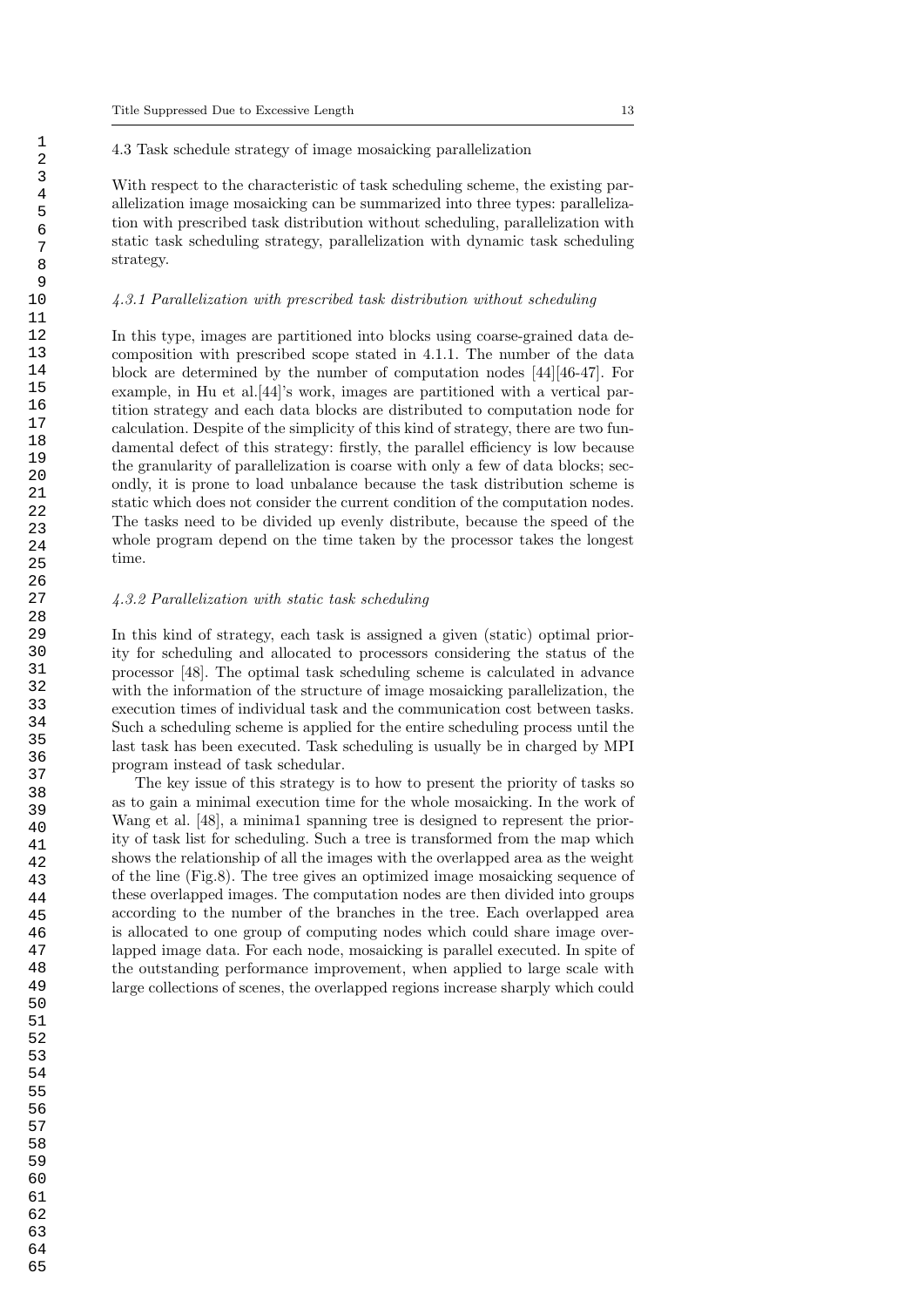

Fig. 8 Minimal spanning tree (by Wang et al [64])

exceed thousands, even millions. To develop the minima1 spanning tree will be impossible as the memory of the computer can not handle. Therefore, such approach are only suitable for generating small regional mosaics, but not yet specialized in large-scale mosaicking.

An et al [43] proposed a task scheduling strategy using a double-buffer queue and a task selection strategy based on the complexity of task. In this approach, as mentioned in 4.1.1, the final spatial scope of the mosaic is divided into grids and the original RS images involved in each grid are treated as one task. The priority of each task is determined by the complexity of the task, which is defined as the pixel numbers of the images involved in this task. The tasks with highest complexity has the highest priority for execution. A greedy strategy is adopted to achieve the optimal task allocation order with the objective of reducing communication overhead and task-waiting time of computation nodes. The problem of this approach is the dependency among tasks are not well present for scheduling, therefore, the frequent communication cost highly influence the parallel efficiency. As showed in the results of the approach, with the increasing of the grid number, the computation time also decreases firstly, and then increases which is due to the communication cost. Therefore, if this approaches is applied for large scale mosaicking, the grid number increased extremely, the communication cost will will introduce huge communication overhead among tasks.

#### 4.3.3 Parallelization with dynamic task scheduling

In dynamic scheduling, the task priority is dynamic according to current status of unexecuted tasks and status of computation nodes[49] [50]. That is, when one task has been executed, priority of the unexecuted tasks will be reassigned. A task schedular is adopted in charge of dynamically construct task queues and distributed the tasks to processors. The goal of dynamic scheduling is not only the minimization of the completion time but also the minimization of the scheduling overhead which constitutes a significant portion of the cost paid for running the scheduler.

Ma et al [49] propose a task-tree based scheduling strategy with dynamic DAG scheduling (Fig.9). The task dependency is presented by a task tree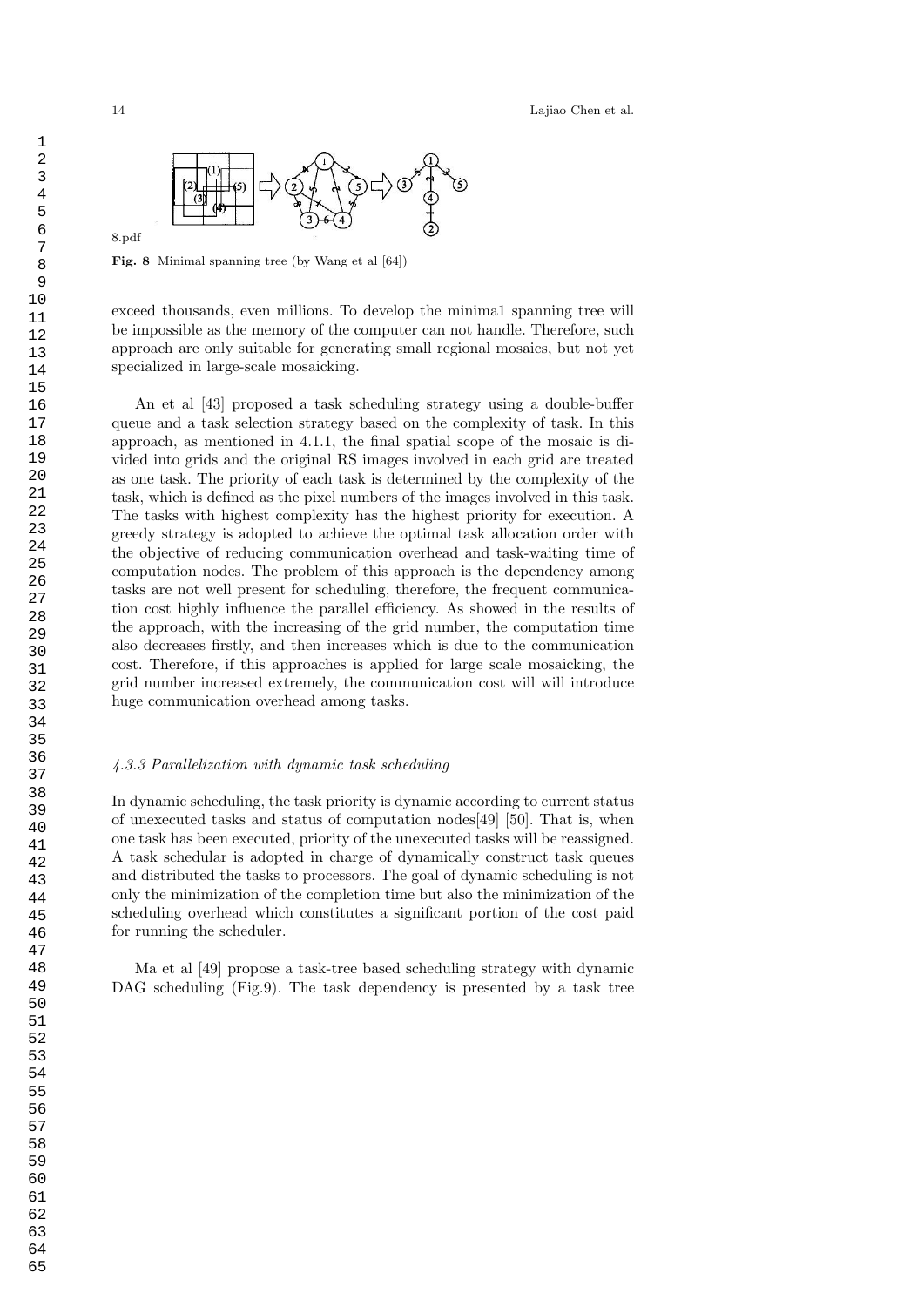

Fig. 9 The CPDS-SQ DAG dynamic scheduling solution developed by Ma et al [65]

with minimal height. A critical path based dynamical DAG scheduling solution named CPDS-SQ is provided to offer an optimized schedule with minimal completion time. The scheduling starts with the entry nodes in the precedenceconstraint DAG, which is also the leaf nodes of task tree. All the entry nodes are packaged into task packages by assigning the amount of computation resources, specifying the input image data and processing arguments. These task packages are then constructed as a list in descending order of priority and insert into a ready queue. The task packages in the ready queue are submitted to PBS a local resource managers of cluster system for concrete computation resource accommodation and job execution. When a task package is finished, then CPDS-SQ will move this task out from running queue and update the of the corresponding nodes with the real runtime of the task. Then the priority of the unscheduled nodes in DAG are recalculated and free the succeeding nodes of this finished node. This strategy can allocate the tasks according to the status of the computation nodes, which can highly reduce the probability of load unbalance. However, when extend to large scale application, the numbers of the images expands, how to construct the task tree with million of images will be a problem.

#### 4.4 Implementation of image mosaicking parallelization

To implement parallelization of image mosaicking, the parallel paradigms such as MPI (Message Passing Interface), MPI + OpenMP hybrid parallel paradigm are applied. In the following text, we will summarize the main parallel paradigms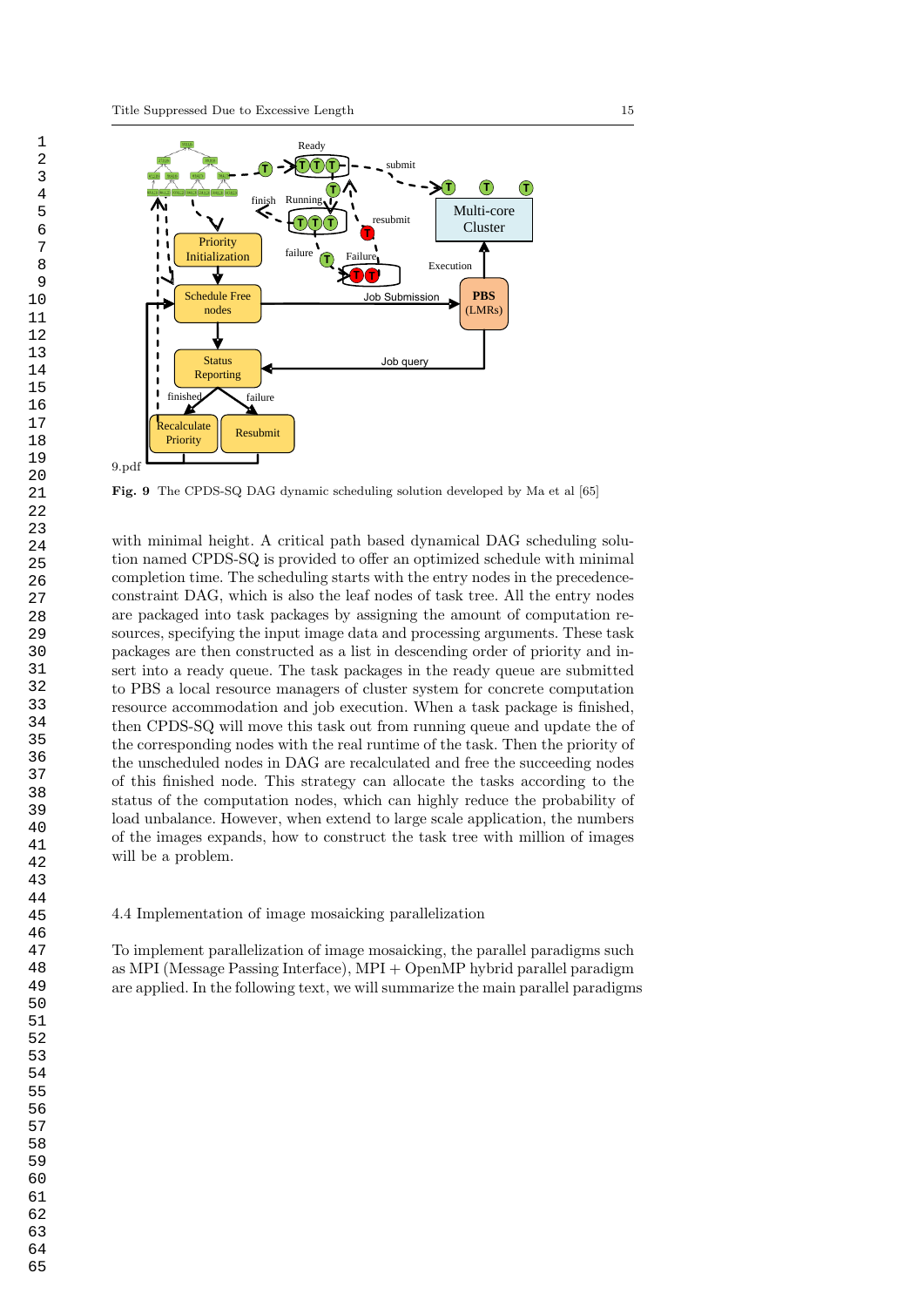which have been applied to image mosaicking parallelization.

#### 4.4.1 Image mosaicking parallelization implemented with MPI

MPI is the most widely used parallel paradigm for image mosaicking parallelization[50- 52]. MPI has the advantage of high parallel efficiency, open and inter-platform, portable to multiprocessors, and so on. Merzky et al [51] and G.B. Berriman et al [52] illustrated that, the Montage, an astronomical image mosaicking software, using MPI versions of the computational intensive modules, has good performance. MPI parallelization reduces the one processor time of 453 minutes down to 23.5 minutes on 64 processors, for a speedup of 19. A main drawback of this kind of paradigm is that the frequency communication among the nodes makes the programming extremely complicate. However, due to the ordering constraint among tasks, if MPI is using for task scheduling, the programming becomes even more complex and tend to crash with the images increasing.

### $4.4.2$  Image mosaicking implemented with MPI + OpenMP hybrid paradigm

A few studies has demonstrated using MPI + OpenMP hybrid paradigm to implement image mosaicking parallelization. Rabenseifner et al [53] illustrated that a hybrid MPI + OpenMP programming model can reduce communication need, memory consumption and improve load balance. In the task-tree based image mosaicking with dynamic DAG scheduling proposed by Ma et al [49], MPI was used to implement individual mosaic task among multiple processors while OpenMP was used to implement tasks among multiple multi-threading in each computation node. Wang et al [48] comparatively experimented the mosaicking algorithms with these three different parallel paradigms and all led to noticeable performance improvement. This kind of approach can promote the parallel efficiency as it take full advantage of multi-processors and multithreading. However, it also will encounter the problem of MPI if it was used to schedule the ordering constraint of image mosaicking tasks.

#### 4.4.3 Image mosaicking implemented with GPUs

In recent years, GPUs (Graphics Processing Units) with CUDA(Compute Unified Device Architecture) programming haveevolved into a highly parallel, multithreaded, many-core processors with tremendous computational speed and very high memory bandwidth [55]. Several relevant studies have illustrated GPU-based implementation of RS image processing[56], spatial data analysis [57]. In the field of parallel image mosaicking, Camargo et al [58] presented CUDA can significantly accelerated mosaicking for unmanned aircraft system. Yong et al [59] developed a fast colour balance adjstment of IKONOS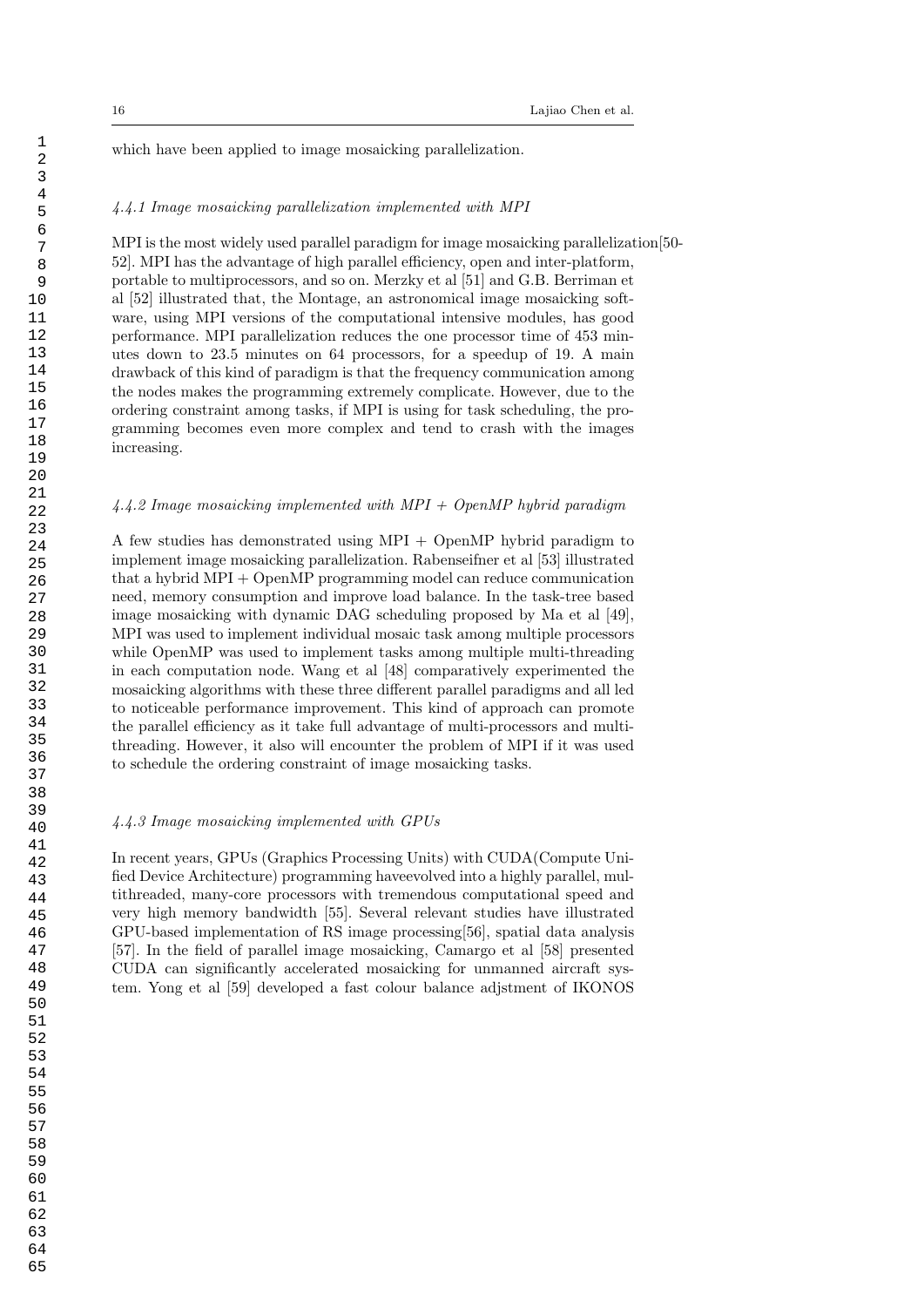IMAGERY using CUDA. Results showed that, compared with conventional methods, color balancing with CUDA was able to produce images of similar quality in a much shorter time. However, for large scale image mosaicking applications, CUDA will counter problem in handling huge number of images and the complicate control logical of dependent tasks.

### 5 Conclusion and future work

This paper provides a perspective on the current state of image mosaicking parallelization for large scale application. We firstly introduce the motivation of image mosaicking parallel for large scale application, and analysis the difficulty and problem of parallel image mosaicking at large scale such as scheduling with huge number of dependent tasks, programming with multiple-step procedure, dealing with frequent I/O operation. Then the we summarize the current state of parallel computing in image mosaicking for large scale applications with respect to problem decomposition and parallel strategy, parallel architecture, task schedule strategy and implementation of image mosaicking parallelization.

Parallelization of image mosaicking for large scale application to date is still on its early stage, perspective for future work is stated as follow:

Firstly, a parallel image mosaicking program coded for a specific parallel computing platform often has limited portability to other parallel computing platforms due to not unified parallel programming or parallel hardware. However, the problem of the poor portability of parallel programs has yet been considered in parallel image mosicking. In the field of raster-based geocomputation, several efforts have been paid to overcome such poor portability. For example, Qin et al [60] demonstrate a strategy which is illustrated through the design and implementation of a set of PaRGO compatible with three popular types of parallel computing platforms. PaRGO encapsulates three types of parallel programming details in a form that is transparent to users. In such way, parallel raster-based geocomputation algorithms compatible with three popular parallel computing platforms can be easily and quickly developed. In the future work, such strategy from raster-based geocomputation could be borrowed to promote the portability of parallel programs for parallel image mosaicking

Secondly, data acquisition is one of the big problem for image mosaicking for large scale applications. To address this problem, remote sensing images from different sensors, different data center will be selected to cover the whole area of interest. However the existing mosaic parallelization solutions seldom consider parallel mosaicking with RS images from multiple source. Methodologies to produce image mosaic paralleled from multiple data center could be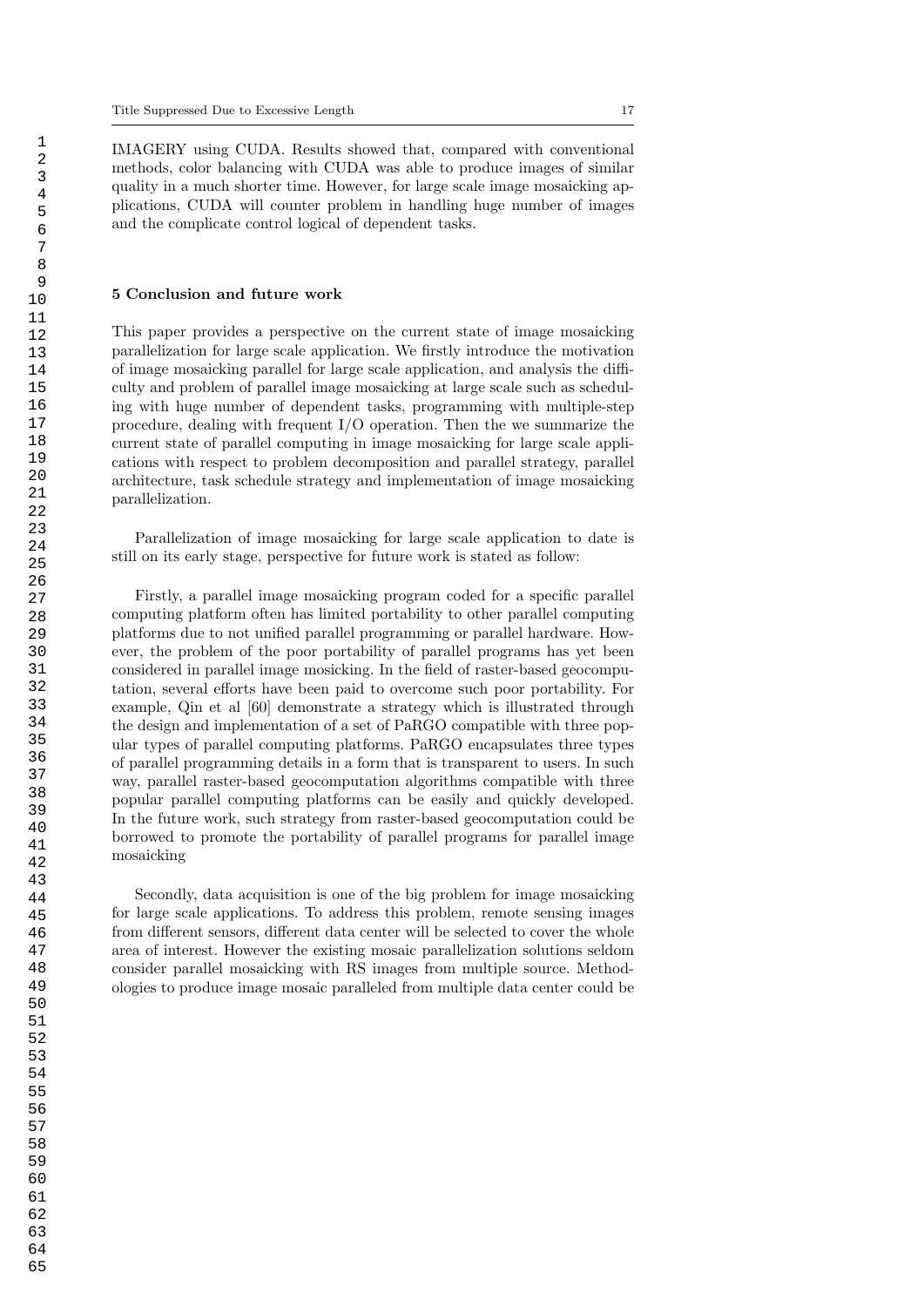an important field to be explored in the future.

Secondly, the lack of realtime images on a regional or national scale has often been cited as a current limitation [61]. However, the need for realtime information is often difficult to satisfy, particularly on national scale or even larger, which posed an awkward problem for large scale image mosaicking. In future research, efforts need to pay to improve the mosaic parallelization methodology concerning the capability of providing real time and accurate information on a large scale.

Acknowledgements This study is supported by National Natural Science Foundation (41301028), Project of State Key Laboratory of Resources and Environmental Information System (LREIS).

### References

- 1. G. Moik, Digital processing of remotely sensed images, NASA (1980)
- 2. K. Jan, R. Andreas, C. R. Volker, K. Tobias, K. Jacek, H. Patrick, Land cover mapping of large areas using chain classification of neighboring Landsat satellite images, Int. J. Remote. Sens., 113, 957C964 (2009)
- 3. S. E. Franklin, and M. A. Wulder, Remote sensing methods in medium spatial resolution
- satellite data land cover classi-cation of large areas, Prog. Phys. Geog., 26, 173-205 (2002) 4. J. Cihlar, Land-Cover mapping of large areas from satellites: Status and research priorities. Int. J. Remote. Sens., 21, 1093-1114 (2000)
- 5. P. Coppin, I. Jonckheere, K. Nackaerts, B. Muys and E. Lambin , Digital change detection methods in ecosystem monitoring: a review, Int. J. Remote. Sens., 25, 1565-1596 (2004).
- 6. T. Hame, A. Salli, K. Andersson, and A. Lohi , A new methodology for the estimation of biomass of conifer dominated boreal forest using NOAA AVHRR data, Int. J. Remote. Sens., 18, 3211-3243 (1997)
- 7. G. De Grandi, J. P. Malingreau, M. Leysen, The ERS-1 Central Africa Mosaic: a new perspective in radar remote sensing for the global monitoring of vegetation, IEEE T. Geosci. Remote., 37, 1730-1746 (1997)
- 8. W. B. Cohen, T. K. Maiersperger, T. A. Spies, and D. R. Oetter, Modelling forest cover attributes as continuous variables in a regional context with Thematic Mapper data, Int. J. Remote. Sens., 22, 2279-2310 (2001)
- 9. K. Kim, K. C. Jezek, and H. Liu, Orthorectified image mosaic of Antarctica from 1963 Argon satellite photography: image processing and glaciological applications, Int. J. Remote. Sens., 28, 5357-5373 (2007)
- 10. R. H. Merson, An AVHRR mosaic image of Antarctic, Int. J. Remote. Sens., 10, 669-674 (1989)
- 11. K. C. Jezek, Flow variations of the Antarctic Ice Sheet from comparison of modern and historical satellite data, In Geoscience and Remote Sensing Symposium Proceedings, IGARSS, Seattle, WA (New York: IEEE International), 4, 2240-2242 (1998)
- 12. A. Rosenqvist, M. Shimada, B. Chapman, A. Freeman, G. De Grandi, S. Saatchi and Y. Rauste, The Global Rain Forest Mapping project - A review, Int. J. Remote. Sens., 21, 1375-1387 (2000)
- 13. L. Shusun, Summer environmental mapping potential of a large-scale ERS-1 SAR mosaic of the state of Alaska, Int. J. Remote. Sens., 20, 387-401 (1999)
- 14. C. G. Homer, R. D. Ramsey, T. C. Edwards, and A. Falconer, Landscape cover-type modeling using a multi-scene Thematic Mapper mosaic, Photogramm. Eng. Rem. S., 63, 59-67 (1997)
- 15. M. A. Wulder, J. C. White, S. N. Goward, J. G. Masek, J. R. Irons, M. Herold, W. B. Cohen, T. R. Loveland, C. E. Woodcock, Landsat continuity: Issues and opportunities for land cover monitoring, Remote Sens. Environ., 112, 955-969 (2008)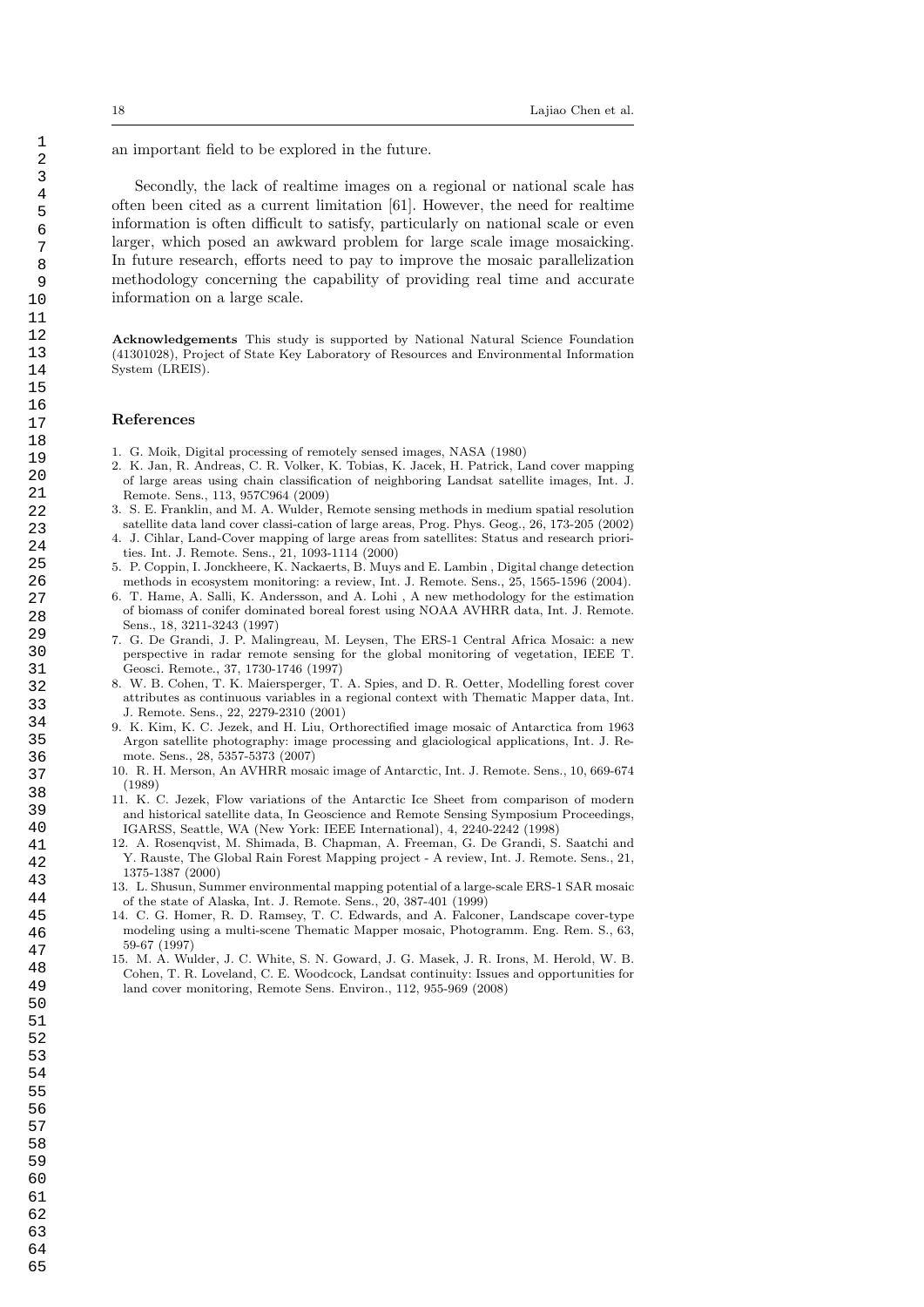- 16. C. H. Matthew, R. L. Thomas, A review of large area monitoring of land cover change using Landsat data, Remote. Sens. Environ., 122, 66-74 (2012)
- 17. S. V. Muller, A. E. Racoviteanu and D. A. Walker, Landsat MSS-derived land-cover map of northern Alaska: Extrapolation methods and a comparison with photo-interpreted and AVHRR-derived maps, Int. J. Remote. Sens., 20, 2921-2946 (1999)
- 18. Y. E. Shimabukuro, E. M. Novo, L. K. Merte, Amazon River mainstem flood Landsat TM digital mosaic, Int. J. Remote. Sens., 23, 57-69 (2002)
- 19. J. G. Masek, E. F. Vermote, N. E. Saleous, R. Wolfe, F. G. Hall, K. F. Huemmrich, F. Gao, J. Kutler, and T. K. Lim, A Landsat surface reflectance dataset for North America, 1990-2000, IEEE T. Geosci. Remote., 3, 68-72 (2006)
- 20. C. Homer, C. Q. Huang, L. M. Yang, B. Wylie, and M. Coan, Development of a 2001 national land-cover database for the United States, Photogramm. Eng. Rem. S., 70, 829- 840 (2004)
- 21. J. E. Vogelmann, S. M. Howard, L. M. Yang, C. R. Larson, B. K. Wylie, and N. Van Driel, Completion of the 1990s National Land Cover Data set for the conterminous United States from Landsat Thematic Mapper data and ancillary data sources, Photogramm. Eng. Rem. S., 67, 650-662 (2004)
- 22. P. R. David, J. Junchang, K. Kristi, L. S. Pasquale, K. Valeriy, H. Matthew, R. L. Thomas, V. Eric, Z. Chunsun, Web-enabled Landsat Data (WELD): Landsat ETM+ composited mosaics of the conterminous United States, Remote. Sens. Environ., 114, 35- 49 (2010)
- 23. Z. Li, S. Nadon and J. Cihlar, Satellite-based detection of Canadian boreal forest fires: Development and application of the algorithm, Int. J. Remote. Sens., 21, 3057-3069 (2000) 24. Z. Wei, Z. C. Chen, B. Zhang, CBERS-1 digital images mosaic and mapping of China,
- Journal of Image and Graphics, 11, 787-791 (2006)
- 25. A. Wang, Y. Chi, Z. Wang, F. Wu, X. Wang, L. Li, M. Yan, Study on mosaic technology and mapping of China based on the multispectral images of Beijing-1 small satellite, Journal of Remote Sensing, 13, 83-90 (2009)
- 26. R. Bindschadler, F. Brownworth, S. Stephensonn, Landsat Thematic Mapper imagery of the Siple Coast, Antarctica Antarctic, Journal of the United States, 23, 214-215 (1988) 27. H. Bennat and J. Sievers, Remote sensing and GIS application in Antarctica, EARSel
- Advances in Remote Sensing, 1, 160-168 (1992)
- 28. J. G. Ferrigno, J. L. Mullins, J. A. Stapleton, P. S. Chavez, M. G. Velasco, and R. S. Williams, Satellite image map of Antarctica, Miscellaneous Investigations Map Series 1-2560, U. S. Geological Survey (1996)
- 29. USGS, Satellite Image Map of Antarctica, 1:5, 000, 000, Miscellaneous Map Investigation Series, I-2284 (1991)
- 30. K. Jezek, Glaciological properties of the Antarctic ice sheet, from Radarsat-1 Synthetic Aperture Radar Imagery, Annals of Glaciology, 29, 286-290 (1999)
- 31. T. Scambos, T. Haran, M. Fahnestock, T. H. Painter, J. Bohlander, MODIS-based mosaic of Antarctica (MOA) data sets: Continent-wide surface morphology and snow grain size, Remote Sens. Environ., 111, 242-257 (2007)
- 32. R. Bindschadler, P. Vornberger, A. Fleming, A. Fox, J. Mullins, D. Binnie, S. Paulsen, J. Sara, B. Granneman, D. Gorodetzky, The Landsat image mosaic of Antarctica, Remote Sens. Environ., 112, 4214-4226 (2008)
- 33. P. J. Turner, A. J. Prata, R. T. Howden, N. R. Houghton and Taylor, An ATSR-2 Mosaic Image of Australia, Int. J. Remote. Sens., 22, 3889-3894 (2001)
- 34. Y. Rauste, Compilation of Bi-temporal JERS-1 SAR Mosaics over the African Rain Forest Belt in the GRFM Project, Presented at the International Geoscience and Remote Sensing Symposium (IGARSS99), Hamburg, Germany, 1999, 28 June-2 July 1999 (IEEE Publications), 2, 750-752 (1999)
- 35. L. Khatib, J. Gasch, R. Morris, and S. Covington, Local search for optimal global map generation using mid-decadal Landsat images, Proceedings of AAAI Workshop on Preference Handling for Arti-cial Intelligence, Vancouver, BC (2007)
- 36. P. Mayaux, F. Achard, and J. Malingreau, Global tropical forest area measurements derived from coarse resolution satellite imagery: A comparison with other approaches., Environmental Conservation, 25, 37-52 (1998)
- 37. C. J. Tucker, M. G. Denelle, and, D. Dykstm, NASA's Global Orthorectified Landsat Data Set, Photogramm. Eng. Rem. S., 70, 313-322 (2004)